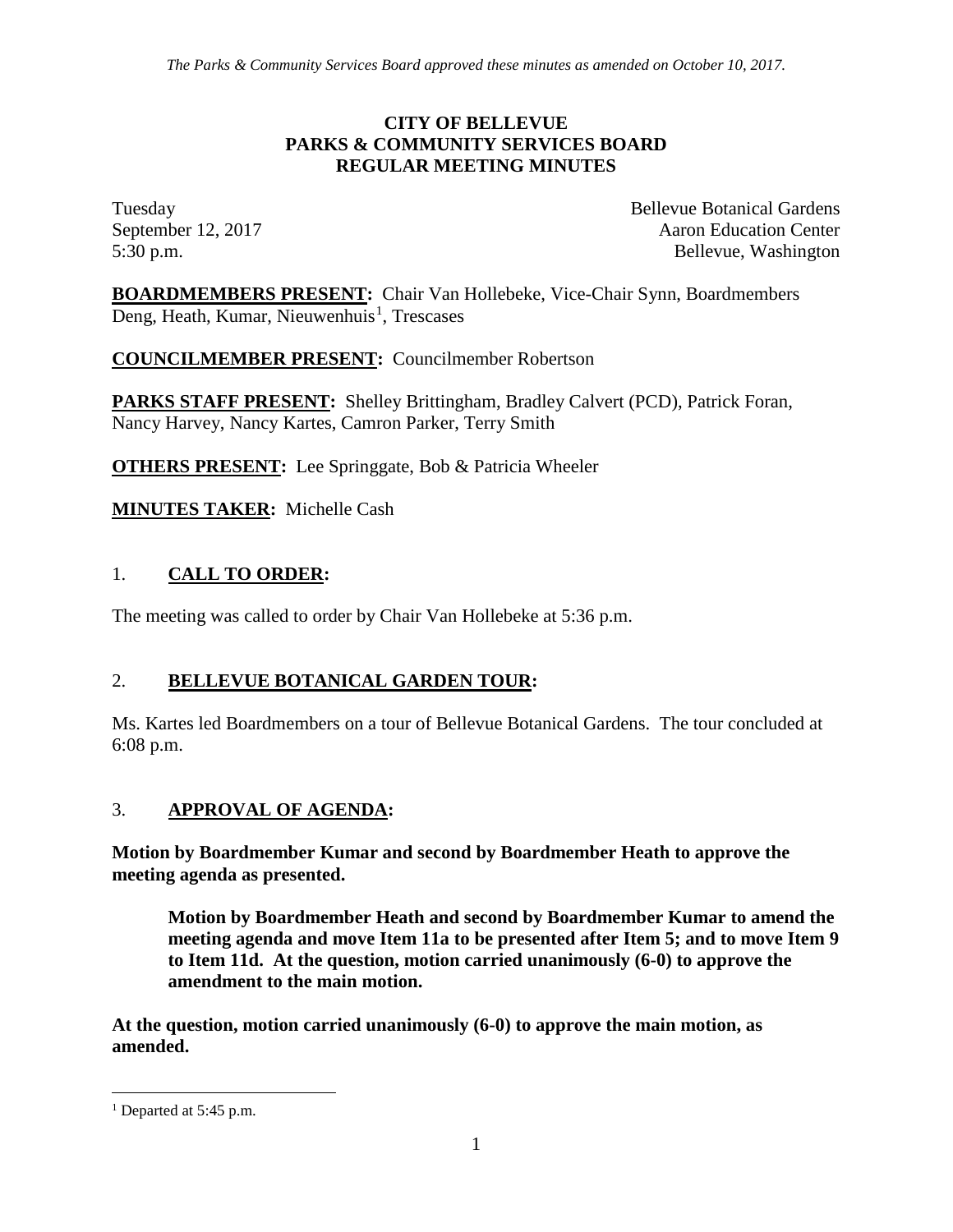## 4. **APPROVAL OF MINUTES:**

**Motion by Boardmember Heath and second by Boardmember Kumar to approve the July 11, 2017 Parks & Community Services Board Meeting Minutes as presented. Motion carried unanimously (6-0).**

# 5. **ORAL COMMUNICATIONS/PUBLIC COMMENTS:**

*None.*

## *Agenda Amendment:* **DISCUSSION/ACTION ITEMS:**

A. Presentation of Book—"A Miracle in Downtown Bellevue: The Story of the Bellevue Downtown Park"

Mr. Springgate discussed his book "A Miracle in Downtown Bellevue: The Story of the Bellevue Downtown Park." The book describes the extraordinary leadership, innovative financing, creative partnerships and a design for the ages. Mr. Springgate noted that Downtown Park has helped define and shape Bellevue's central business district, while simultaneously influencing the development of an entire park system. He added that Downtown Park has become a landmark and a source of pride and identity for the entire community. Mr. Springgate's book describes how Downtown Park was acquired, designed and developed over a period of 35 years and why this was such a monumental achievement for both the City of Bellevue and the urban park movement within the United States.

Mr. Springgate provided copies of his book to Boardmembers.

### 6. **COMMUNICATIONS FROM CITY COUNCIL, COMMUNITY COUNCIL, BOARDS AND COMMISSIONS:**

Councilmember Robertson reported on the following items:

- The Downtown Livability Update is nearly complete. Council hopes to adopt the plan in October/November, 2017.
- Interim regulations were adopted to ban heroine injection sites citywide. There is also an initiative that will be on the February ballot to do the same for King County.
- Council is working to streamline regulations for homeless shelters. Council recently adopted interim regulations regarding homeless shelters.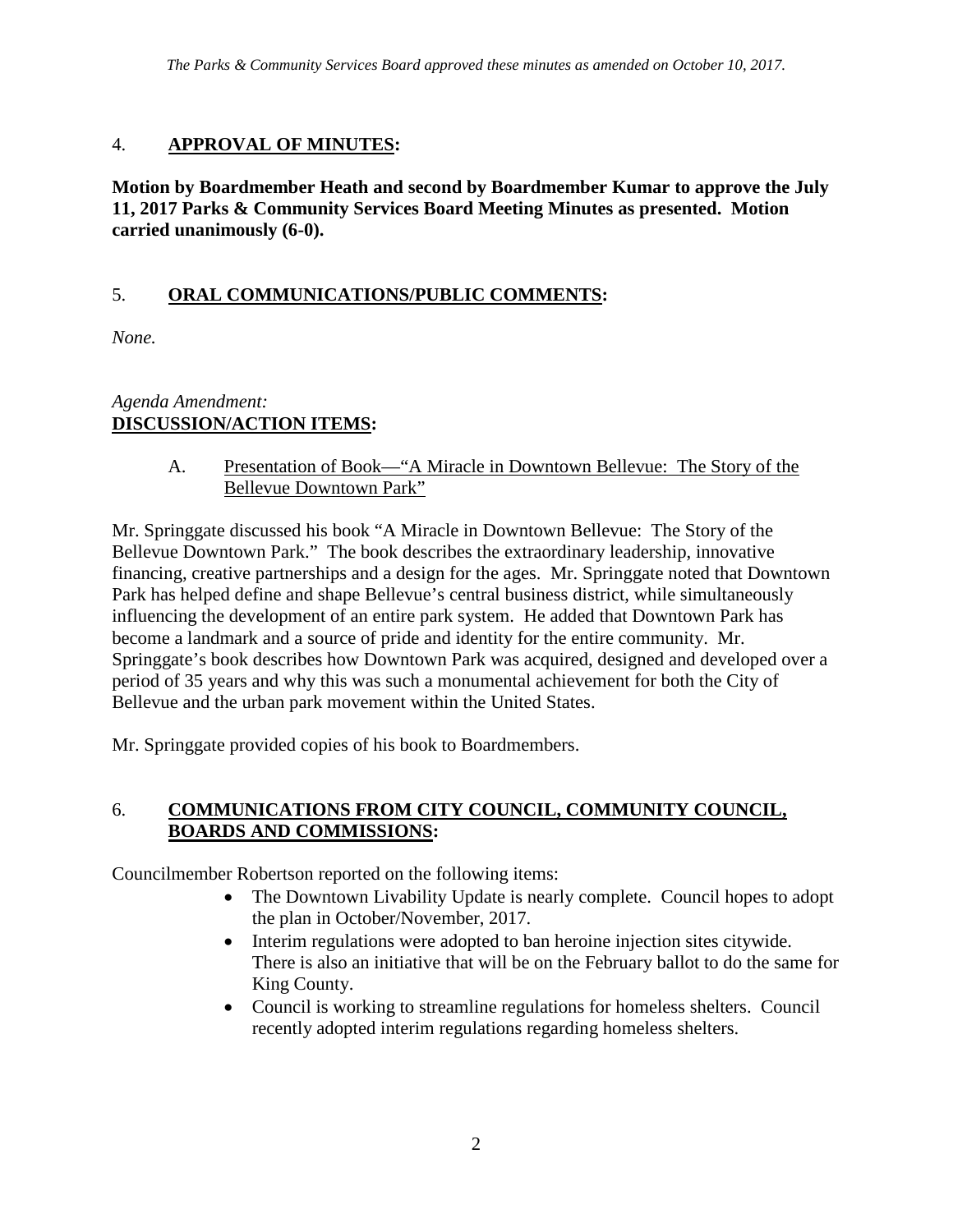- The Argosy Christmas ships may change their traditional Christmas caroling route, due to construction at Meydenbauer Bay Park.
- The Splash Aquatic Center 2.0 group recently formed to bring the aquatic center concept to fruition.

Councilmember Robertson noted that Council has not specifically discussed park impact fees. She clarified that there have been discussions about inserting impact fees into the Livability legislation. However, Council may ask staff to conduct additional work, outside of the Livability Study.

# 7. **DIRECTOR'S REPORT:**

Mr. Foran reported that approximately 25% of the Meydenbauer Bay Park project is complete. The project is progressing according to schedule.

# 8. **BOARD COMMUNICATION:**

Boardmember Kumar spent a lot of time biking throughout the community. She looks forward to the Eastside Rail Corridor completion.

Boardmember Heath enjoyed spending time at Downtown Park and taking his daughters to classes at Bellevue Botanical Gardens.

Boardmember Deng enjoyed the Bellevue Botanical Gardens: Garden Explorers program during the summer with her daughter. She also attended the Newcastle Beach Park Backyard Campout during the summer.

Boardmember Trescases enjoyed spending time at Downtown Park with her family, taking note of the trampoline area, which reminded them of a park they had visited this summer in Cambridge, Englad.

# 9. **CHAIR COMMUNICATION & DISCUSSION:**

# A. Next Quarter's Agenda Items

*Postponed until later in the meeting agenda.*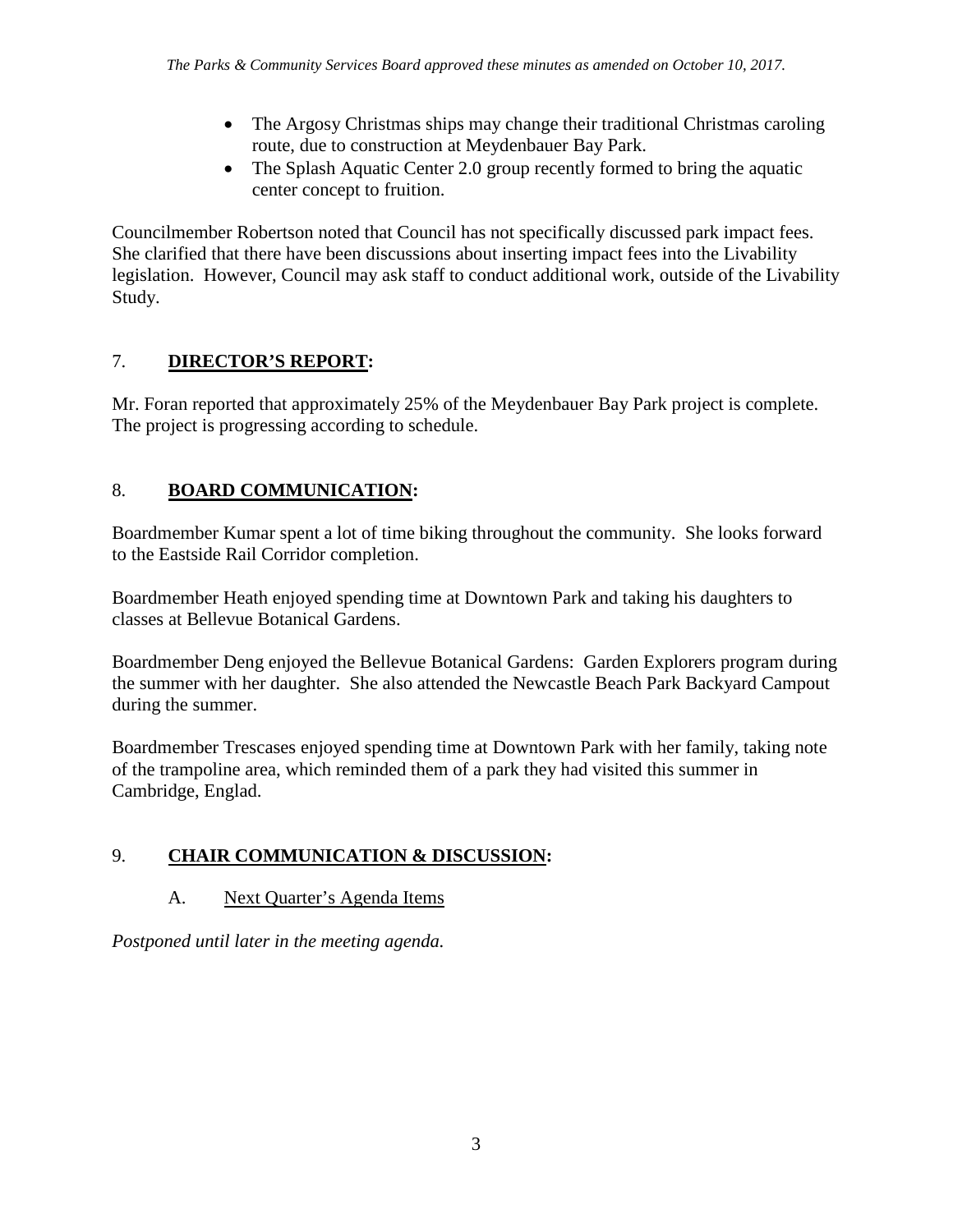### 10. **BOARDMEMBER COMMITTEE/LIAISON REPORTS:**

#### A. Wilburton Citizen Advisory Committee

Boardmember Kumar distributed a report from her recent Wilburton CAC meetings. She noted that the Wilburton CAC has been working on a tactical urbanism project and is currently fleshing out feasibility and logistics.

Boardmember Heath stressed the importance of including incentives for parks and open spaces that are effective. He also would like the Board to evaluate alternative funding models for parks.

#### B. Planning Commission Follow-Up

*No report.*

### 11. **DISCUSSION/ACTION ITEMS**

A. Presentation of Book—"A Miracle in Downtown Bellevue: The Story of the Bellevue Downtown Park"

*Presented earlier in the meeting agenda.*

#### B. Board Visioning/Planning

Chair Van Hollebeke reminded Boardmembers about the following themes that were identified at the July 11, 2017 Board meeting. These include:

- Alternative funding.
- Education/partnerships.
- Advocacy.

Chair Van Hollebeke asked Boardmembers to be mindful of these themes when discussing the Grand Connection.

### C. Grand Connection—Board Response

Mr. Parker highlighted the Grand Connection route. The Grand Connection will create a defined and distinctive connection from Meydenbauer Bay Park, through Downtown, over I-405, through Wilburton to the Eastside Rail Corridor. Mr. Parker noted that the Draft Framework Plan is currently open for public comment. This plan focuses on the western portion of the Grand Connection, between Meydenbauer Bay Park and City Hall.

Chair Van Hollebeke suggested that the Grand Connection area include a sense of place or unified feel. He would like the area to emphasize parks and open spaces, including community gathering areas and link the goals back to the long-term vision for parks and open spaces.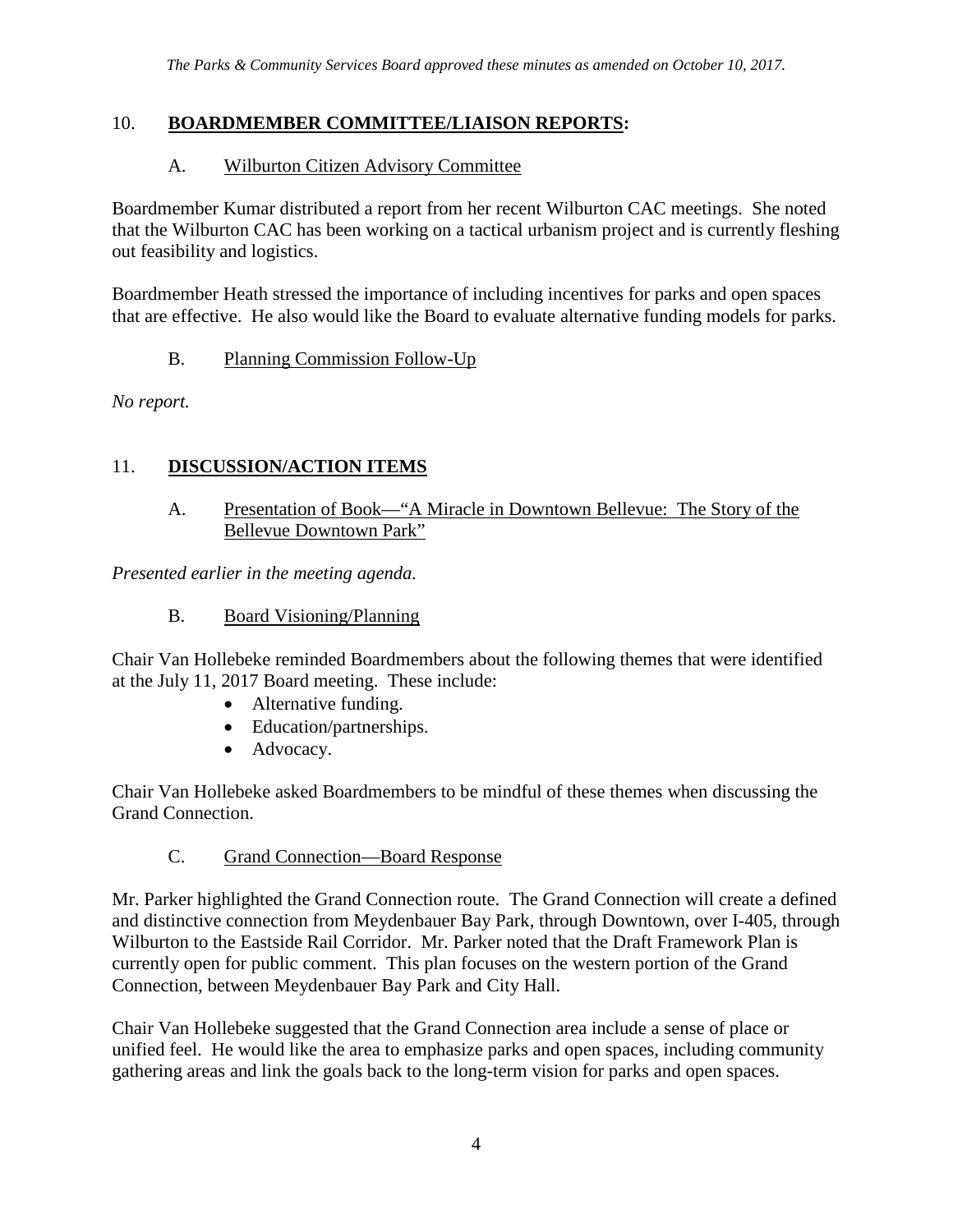Boardmember Heath suggested that Lincoln Center be considered as a viable option for an open space or homeless shelter.

Mr. Calvert clarified that the Grand Connection: Phase 1 includes aspects of Compass Plaza, Bellevue Transit Center, the Convention Center, and other areas. Mr. Parker noted that there is also an opportunity to affirm parts of the framework plan that the Parks Board views as a priority and/or important.

Boardmember Trescases views the park-like aspect of the I-405 crossing as essential. She also would like to include wayfinding and park connections within the plan to enhance the public visual aspects and usability. Chair Van Hollebeke added that this could be included in a memo to highlight the "Pearls on a String" concept.

Vice-Chair Synn requested additional information on artist renderings of the themes and how these will be implemented. Mr. Calvert clarified some of the concepts and examples for implementing the Board's ideas.

Mr. Parker noted that there are other opportunities in the planning and visioning phase of the Grand Connection, including evaluating routes from a cyclist's perspective.

Boardmember Heath expressed his support of including wayfinding in the Plan. However, he noted that the Grand Connection area included in Phase 1 does not include many parks. He suggested that the Board request that another park property, within the Grand Connection Phase 1 area, be identified. Boardmember Heath encouraged Boardmembers to advocate for a vision (i.e., a Grand Connection that goes east, west, and connects Bellevue Botanical Gardens). Chair Van Hollebeke does not view the wayfinding concept as limited to the Downtown Grand Connection area. He would like the wayfinding concept to include connectivity to all of the parks. Chair Van Hollebeke reminded Boardmembers of Mr. Springgate's comments that the Board needs to identify a vision that inspires but does not overwhelm. Chair Van Hollebeke envisions a Grand Connection that includes more open spaces with plazas and community gathering spaces.

Boardmember Deng expressed her support of wayfinding throughout the parks and would like the Grand Connection area to include a running or biking race.

Chair Van Hollebeke, Vice-Chair Synn, and Boardmember Trescases will work with staff to prepare a memo to forward to City Council regarding the Grand Connection. This letter will be reviewed/approved at the next Board meeting.

### D. Board's Future Work

Chair Van Hollebeke reviewed the list of Board Agenda Items Planning 2017/2018 that was included on page 14 of the July 11, 2017 Board Packet. He suggested that the October meeting agenda include a discussion regarding: historical funding mechanisms; funding sources available but have been utilized less frequently; and funding forces available but have not been used.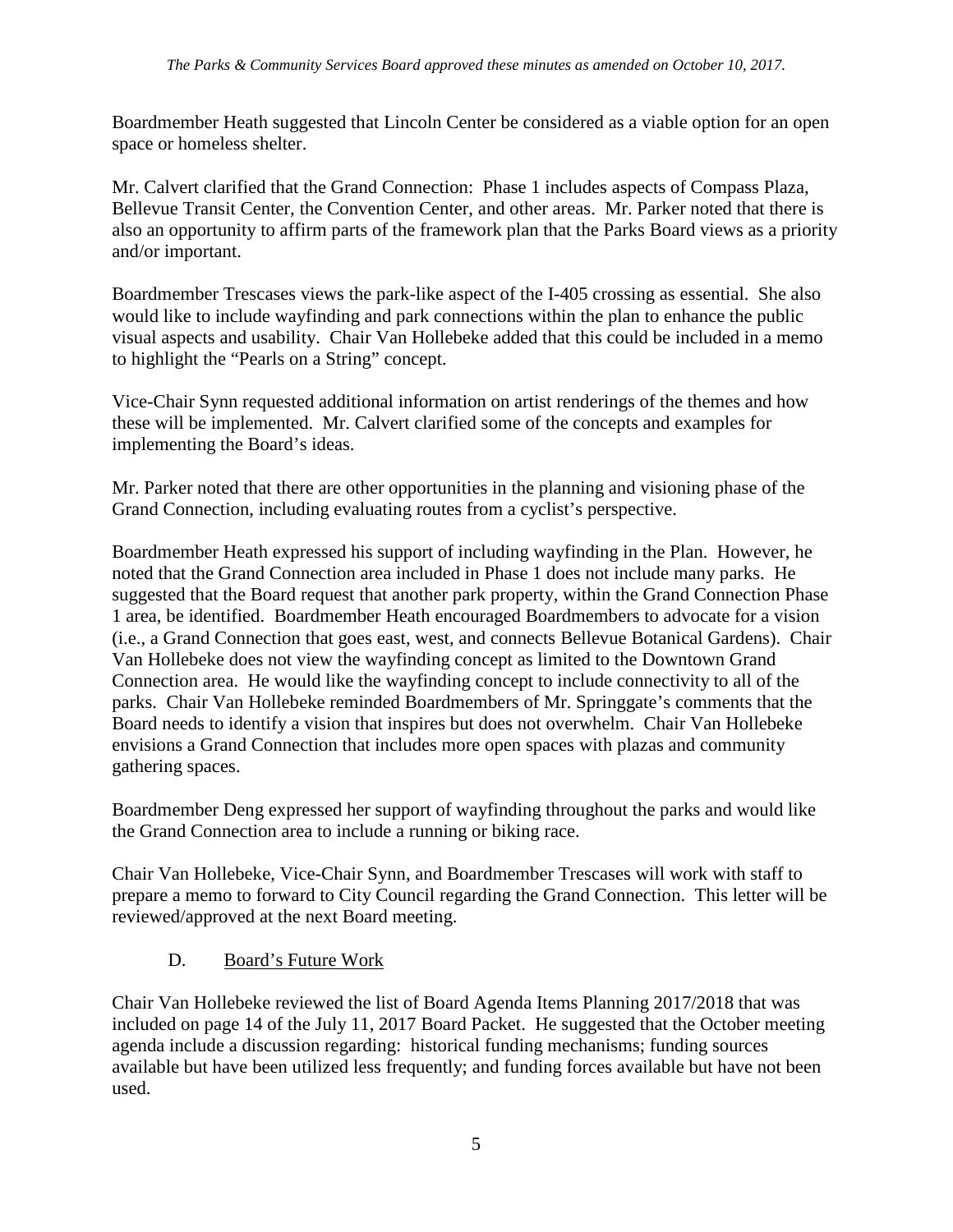Boardmember Deng requested that Boardmembers discuss options for a Parks Foundation. Boardmember Heath noted that he made a suggestion at the 2014 Parks Board Retreat to consider a Parks Foundation. He also cited other examples of successful foundations (e.g., Rotary, Bellevue Youth Theatre, etc.). Boardmember Heath would like further education/research conducted about alternative funding sources. Then this information should be presented to Council. Boardmembers agreed that the majority of the next meeting agenda should include education on additional funding sources.

## • Liaisons to other Boards/Commissions

Councilmember Robertson explained that the concept of the Parks Board having a formal liaison to other Boards/Commissions is an unusual practice and may cause confusion. She noted that Boardmembers can sign up to receive other Board/Commission meeting agendas and attend meetings to speak as individual citizens.

Boardmember Heath explained that the concept of Board liaisons was derived to create connectivity with other citizen volunteers. He prefers previous ways of Boards and Commissions getting together. Boardmember Heath noted that the concept of Board liaisons may "ruffle feathers" because people are afraid of change. He encouraged Boardmembers to continue with the Board liaison concept and suggested that the process move slowly and prudently. Boardmember Heath also encouraged Boardmembers to review other Board/Commission meeting minutes and talk with other Board/Commission representatives. In response to the Parks Board's communications with the Planning Commission, Boardmember Heath clarified that the Parks Board responded this way because of miscommunication. He encouraged Boardmembers to educate others about the positivity of talking to other Boards/Commissions.

Vice-Chair Synn noted his agreement with Boardmember Heath's comments. He clarified that the Parks Board reacted to a situation, when dealing with the Planning Commission, rather than being able to proactively communicate. He added that the Board was not properly informed of the CAC process so Boardmembers needed to react. Vice-Chair Synn suggested that a formal liaison creates value.

### **Motion by Boardmember Heath and second by Vice-Chair Synn to extend the meeting until 8:35 p.m. Motion carried unanimously (6-0).**

Chair Van Hollebeke asked if the same goals can be accomplished with an informational commitment, rather than an official liaison title. Then, if there is official Board consensus, someone can speak on behalf of the Board, if needed.

Boardmember Heath reminded Boardmembers that a policy was adopted at the May 19, 2017 Board meeting to approve formal Board and Commission liaisons.

Boardmember Trescases explained that she attends other Board/Commission meetings, along with Council meetings, as a private citizen. She also expects staff and the Council appointed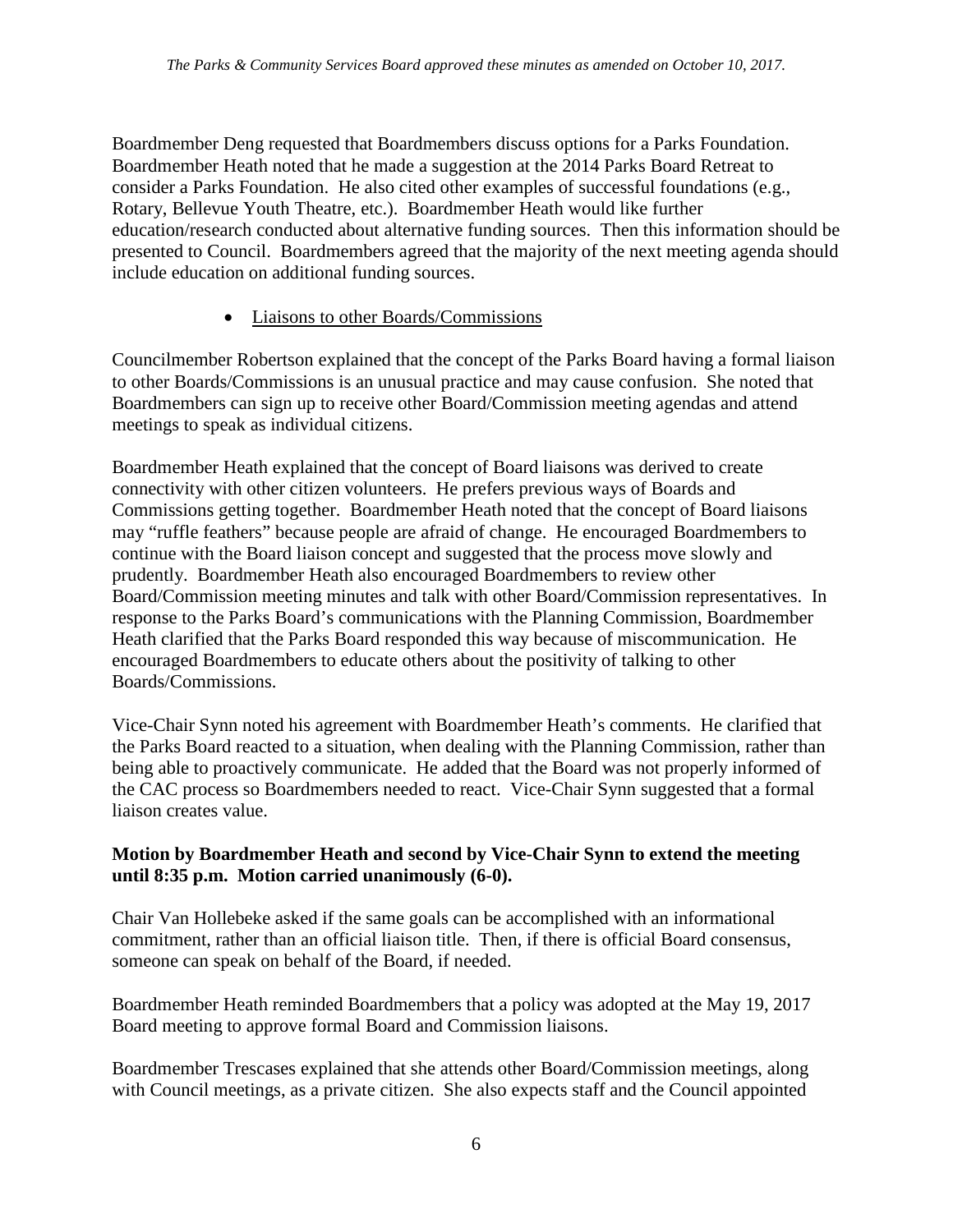Board liaison to keep each Board/Commission informed of upcoming issues, etc. Boardmember Trescases does not view it necessary for the Parks Board to appoint liaisons for other Boards/Commissions. If necessary, Boardmembers can appoint the Chair or a designee to report information to other Boards/Commissions. Boardmember Trescases expressed concern with the amount of time involved for reporting during meetings if the Board designates formal Board/Commission liaisons.

### **Motion by Vice-Chair Synn and second by Boardmember Kumar to extend the meeting until 8:40 p.m. Motion carried unanimously (6-0).**

Chair Van Hollebeke suggested that Boardmembers review their passions at the next Board meeting to see if anyone is interested in attending other Board/Commission meetings.

• Board Bylaws

Vice-Chair Synn, and Boardmembers Heath and Deng will review the work that has been done thus far on the Board Bylaws and bring forth their recommendations to the next Board meeting.

#### **Motion by Vice-Chair Synn and second by Boardmember Deng to appoint Boardmembers Heath and Deng to the Bylaws Subcommittee. Motion carried unanimously (6-0).**

• Agenda Priorities

*Items noted above.*

### 12. **NEW BUSINESS:**

*None.*

## 13. **ESTABLISHING AGENDA FOR NEXT MEETING:**

Boardmembers requested that the following topics be included in the next meeting agenda:

- Review Grand Connection memo.
- Alternative funding options.
- Next steps for liaison assignments.
- Next steps for the Bylaws.

### 14. **OTHER COMMUNICATIONS:**

- A. CIP Project Status Report
- B. Note re TRACKS programs